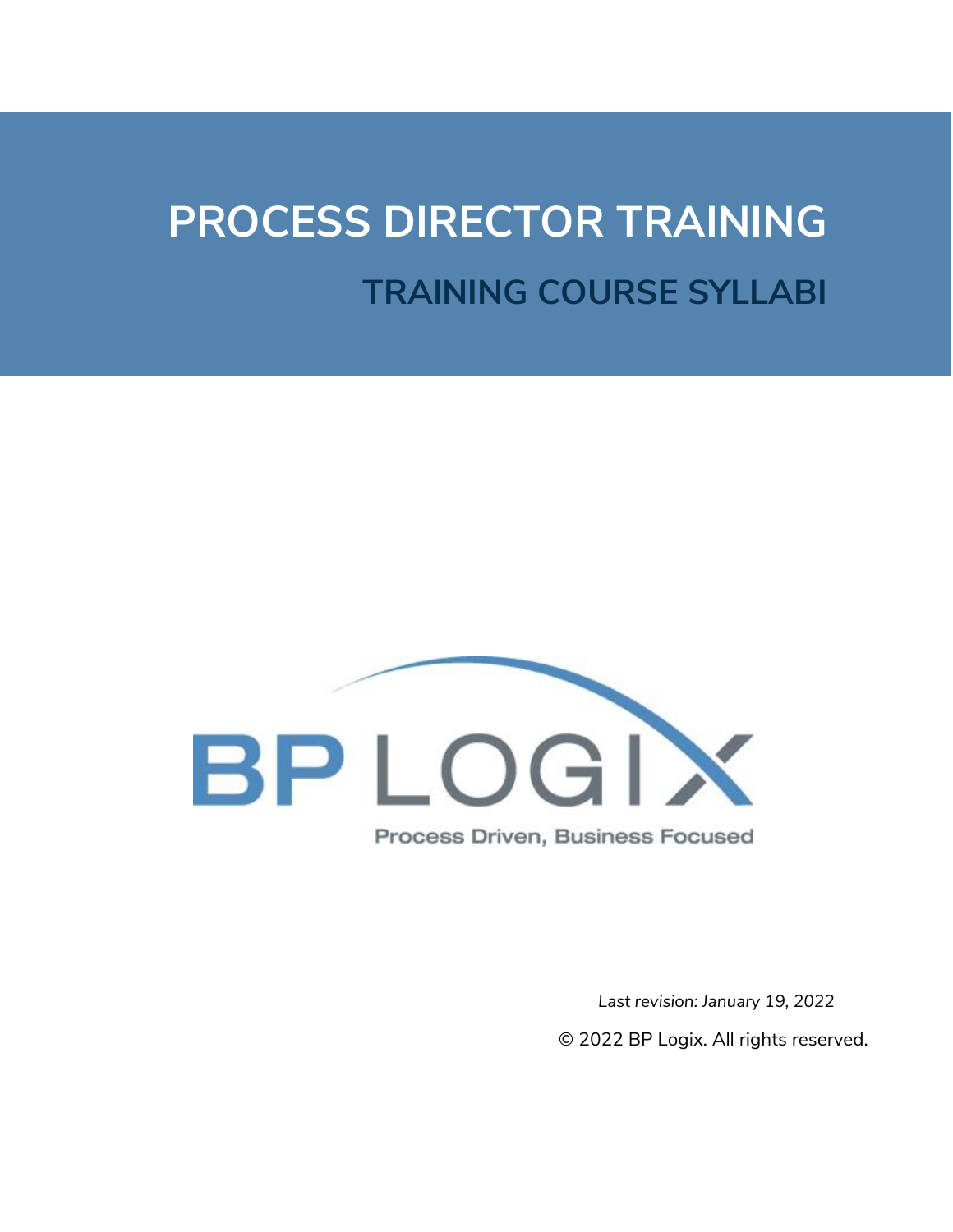# Contents

<span id="page-1-0"></span>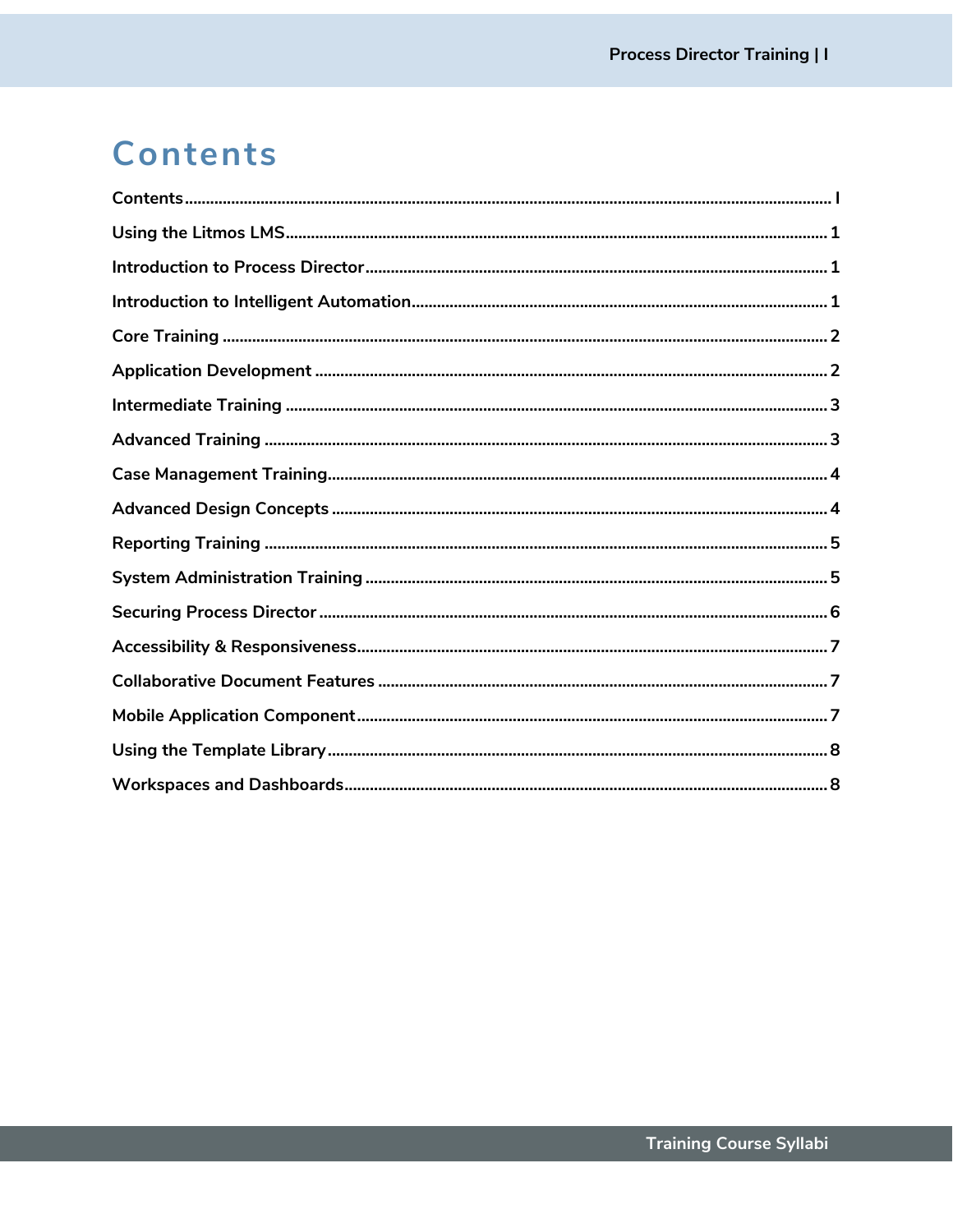# <span id="page-2-0"></span>**Using the Litmos LMS**

**Prerequisites:** None **Approximate Length:** 0.25 hours **Modules:** 1

This course describes how to use the Litmos Learning Management System (LMS) used to present the Process Director training.

Upon completion of this course, the student will be able to successfully:

- Define the terms "Course" and "Learning Path".
- Understand the Learning Path the student needs.
- Self-signup for a learning Path.

## <span id="page-2-1"></span>**Introduction to Process Director**

**Prerequisites:** None **Approximate Length:** 30 minutes **Modules:** 1

This course describes the fundamental concepts behind Process Director and provides a brief demonstration of a Process Director application. The course covers important terms associated with Business Process Management (BPM), and provides a general overview of how Process Director implements key BPM principles to enable non-programmers to develop sophisticated No-Code BPM applications.

Upon completion of this course, the student will be able to successfully:

- Define the term "Intelligent Automation".
- Describe the Intelligent Automation methodology.
- Describe the methods used to create and improve a process.
- Describe the basic components of a Process Director application.

#### <span id="page-2-2"></span>**Introduction to Intelligent Automation**

**Prerequisites:** Introduction to Process Director **Approximate Length:** 1 Hour **Modules:** 1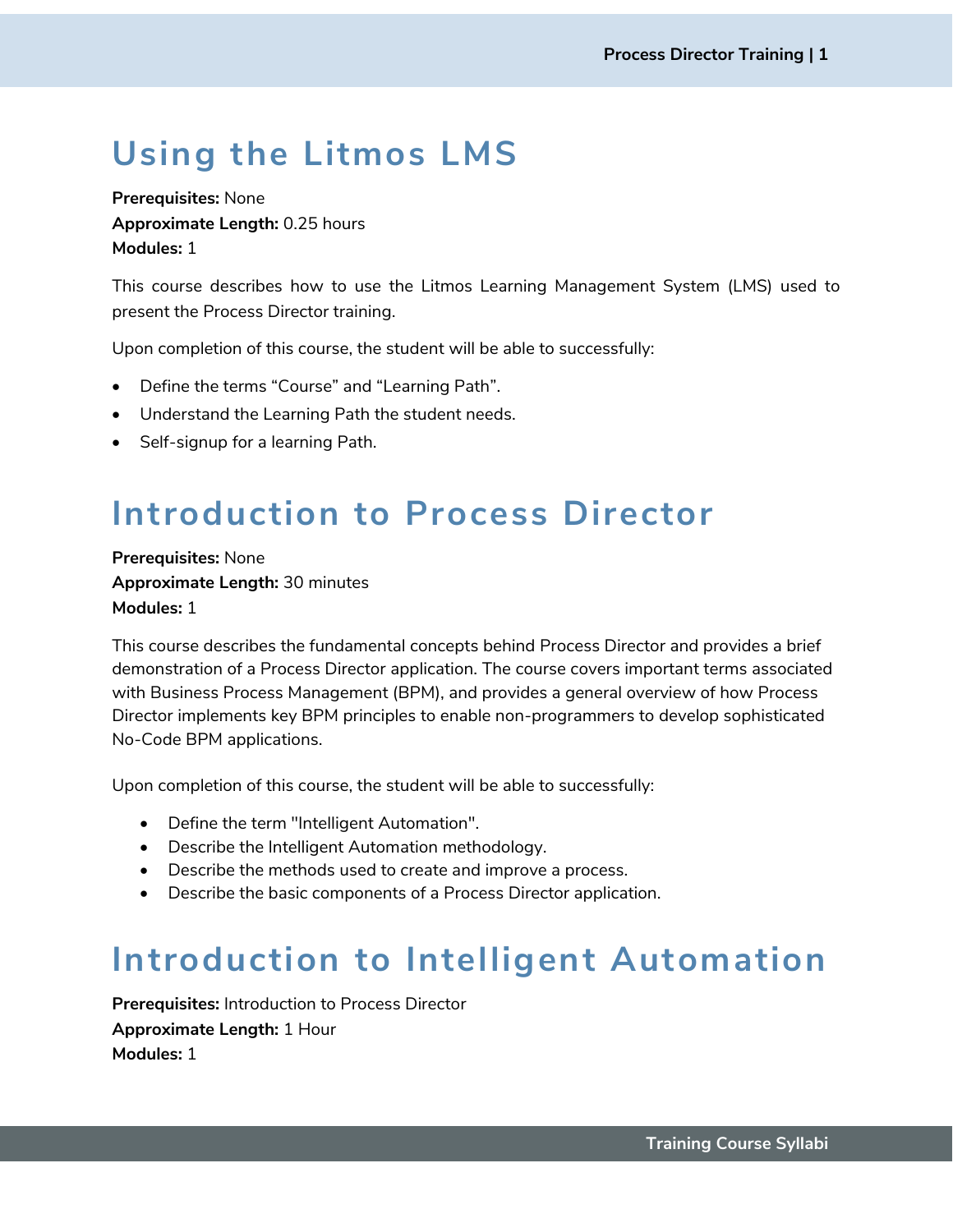This course is designed to familiarize students with the basic concepts needed to implement an IA initiative in their organization.

Upon completion of this course, the student will be able to successfully:

- Describe the basics of IA.
- Describe the IA methodologies for managing and improving processes.
- Describe the perquisites for successfully implementing an IA initiative.
- Describe the steps needed to implement an IA Process automation project.

### <span id="page-3-0"></span>**Core Training**

**Prerequisites:** Introduction to Process Director **Approximate Length:** 5.5 Hours **Modules:** 5

This course provides the basic knowledge needed for implementers to create a simple Process Director application. This course describes how to use forms, Process Timelines, and Business Rules to construct an application, and how to use Knowledge Views to extract data from, and report on, the application's usage. This course gives implementers who are not programmers the foundation they need to build BPM applications.

Upon completion of this course, the student will be able to successfully:

- Create and design a form, using the Online Form Designer.
- Use Process Director to configure Form fields, events, and conditions for a Form
- definition.
- Correctly create and configure a Process Timeline and Process Timeline activities to model a simple process.
- Create and a configure business rule to return a desired value.
- Create and configure a Knowledge View to return a desired set of objects that matches a desired set of conditions.

#### <span id="page-3-1"></span>**Application Development**

**Prerequisites:** Core Training **Approximate Length:** 0.75 Hours **Modules:** 1

This course describes the process of how to develop Process Director applications and is specifically tailored for non-programmers. It describes each stage of the application development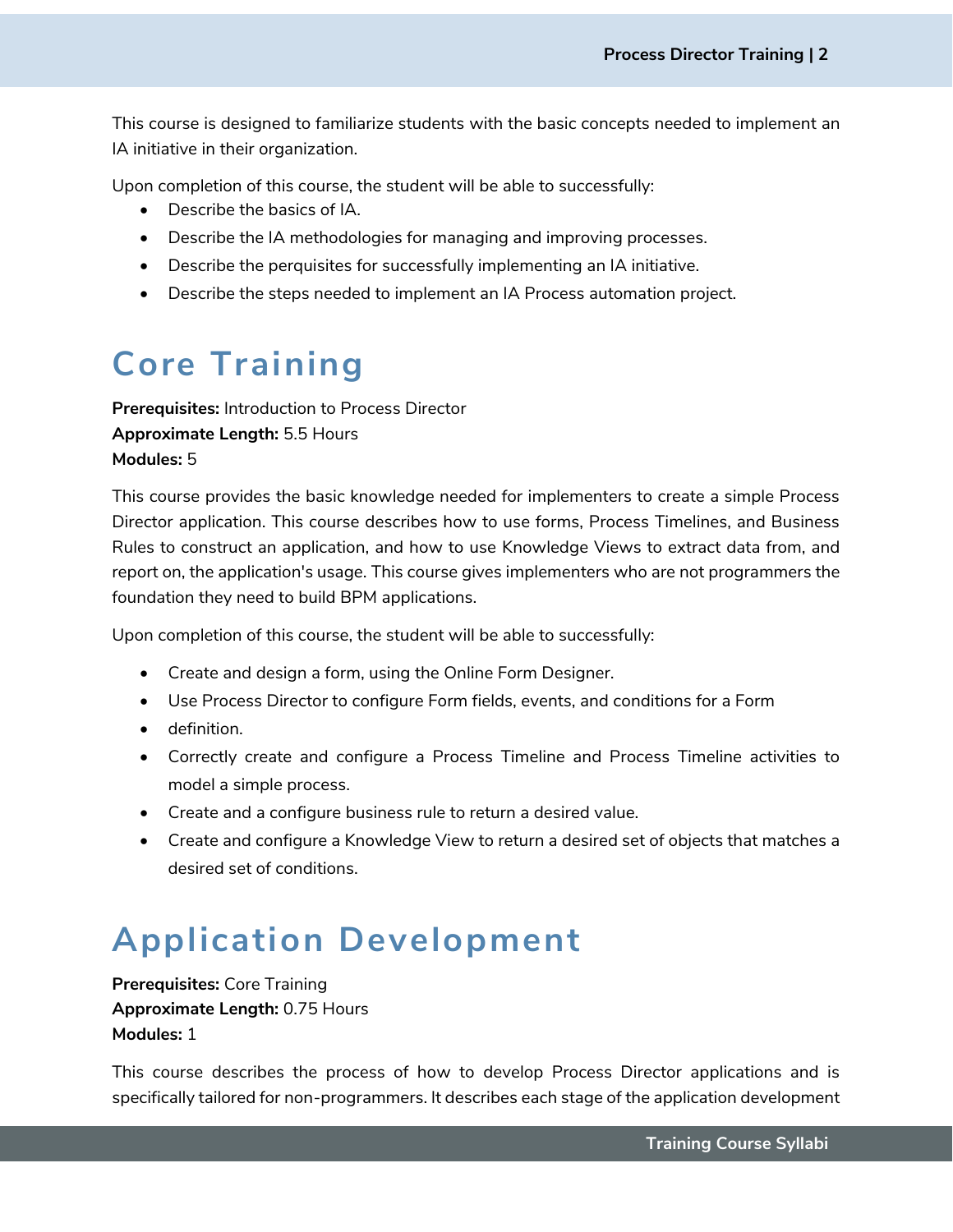process, best practices, and suggestions to successfully develop applications to reach the highest possible degree of buy-in from end users.

Upon completion of this course, the student will be able to successfully:

- Describe the four stages to develop applications.
- Describe how to create detailed requirements.
- Describe the best practices for developing applications.
- Describe the process for testing and gathering feedback.

#### <span id="page-4-0"></span>**Intermediate Training**

**Prerequisites:** Core Training **Approximate Length:** 2.75 Hours **Modules:** 4

This course builds on the knowledge learned in the Core training course to develop more complex applications without the need to write code. This course describes the use of Data Sources and Business Values to use external data in an application to implement more complex Form operations, how to create customized email templates, and more advanced Process Timeline configurations to change the operation of the Process Timeline based on internal or external conditions.

Upon completion of this course, the student will be able to successfully:

- Create and configure Business Values to access and use external data, then
- Use that external data to configure Form definition properties to customize your form's operation,
- Create Email Templates to use for notifications in your applications, and
- Configure Timeline Definition properties to customize your Process Timeline's operation.

#### <span id="page-4-1"></span>**Advanced Training**

**Prerequisites:** Intermediate Training **Approximate Length:** 3.75 Hours **Modules:** 4

This course covers advanced Process Director operations, such as using synchronous and asynchronous subprocesses, managing the development, test and production cycle, exporting and importing objects, creating a permissions methodology, advanced Form operations, and the use of the Goal object to create automated processes that can start autonomously based on any evaluable condition, such as changes to data outside of Process Director.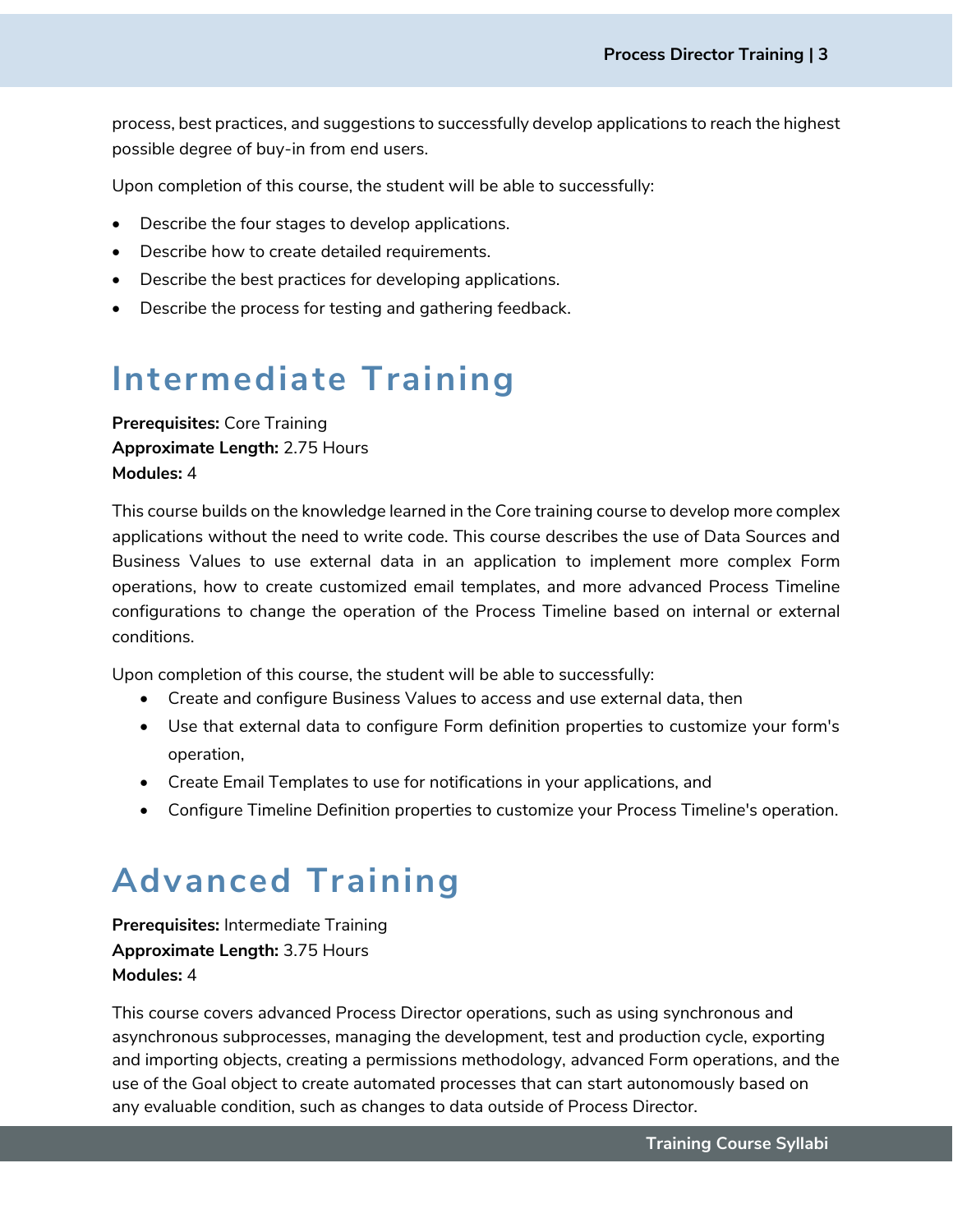Upon completion of this course, the student will be able to successfully:

- Create and configure synchronous and asynchronous subprocesses and manage running processes.
- Perform common tasks in the Development, Testing, and Production cycle, to include importing and exporting applications between systems, and creating a permissions methodology.
- Implement Form operations like configuring visibility and enabling scenarios, transforming forms, and handling document attachments.
- Create and Configure Goal objects to automatically evaluate conditions and start processes on a scheduled basis.

## <span id="page-5-0"></span>**Case Management Training**

**Prerequisites:** Advanced Training **Approximate Length:** 1 Hour **Modules:** 1

This course details the fundamentals of implementing applications that use Adaptive Case Management to build highly *ad hoc* or unstructured applications that enable users to create applications that combine the advantages of human collaboration and decision-making with the process automation of traditional BPM.

Upon completion of this course, the student will be able to successfully:

- Understand the difference between Case Management and traditional BPM applications.
- Create a Case Object and its associated Workspaces.
- <span id="page-5-1"></span>• Design Case-based Forms and processes.

#### **Advanced Design Concepts**

**Prerequisites:** Advanced Training, Developing Applications **Approximate Length:** 8 Hours **Modules:** 4

This course covers the advanced principles of designing Process Director applications. This course assumes the student has completed the Core, Intermediate, Advanced, and Developing Applications training courses as a prerequisite. The student will be expected to apply knowledge from previous training courses to implement advanced concepts into an application's design without detailed instruction.

Upon completion of this course, the student will be able to successfully: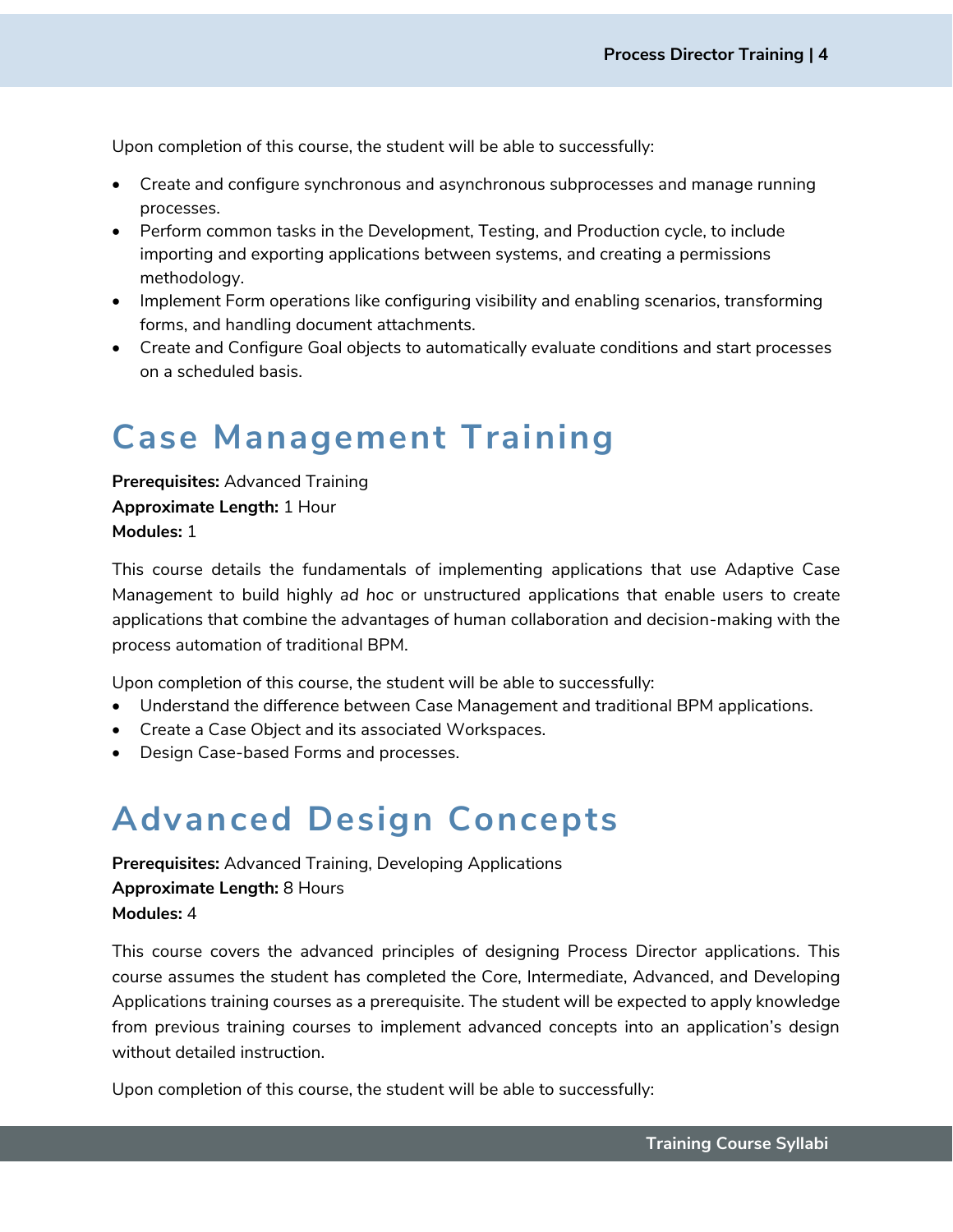- Describe the concepts behind multipurpose application design.
- Apply visibility and enabling scenarios to Form controls
- Perform a DateDiff calculation
- Create and display Milestones in a Journal control
- Create custom validation rules for a Form
- Implement a Save button on a form
- Use a Sequence Number system variable to create self-managing custom sequences
- Use a Parent activity to control the behavior of an approval process
- Configure Timeline Activities with multiple results that have visibility scenarios applied
- Configure a multipurpose email template
- <span id="page-6-0"></span>• Create a super search Knowledge View

# **Reporting Training**

**Prerequisites:** Intermediate Training **Approximate Length:** 2 Hours **Modules:** 2

This course provides report designers with training on how to perform advanced Knowledge View operations to create filtered reports for common reporting. For advanced reporting operations, this course covers the use of Process Director's built-in report writer, the Advanced Reporting Component, to create sophisticated reports and infographics using any information accessible from inside—and outside—of Process Director to create information-rich reporting and dashboard solutions.

Upon completion of this course, the student will be able to successfully:

- Create and use parametrized Knowledge Views.
- Run processes on Knowledge View results.
- Export Knowledge View results to an Excel template.
- <span id="page-6-1"></span>• Create and configure reports using the Advanced Reporting Component.

# **System Administration Training**

**Prerequisites:** Introduction to Process Director **Approximate Length:** 3.25 Hours **Modules:** 5

This course provides system Administrators with training on every aspect of administering a Process Director installation from the built-in administrative console to configure the system, manage users and groups, create and manage user task delegation, synchronize users with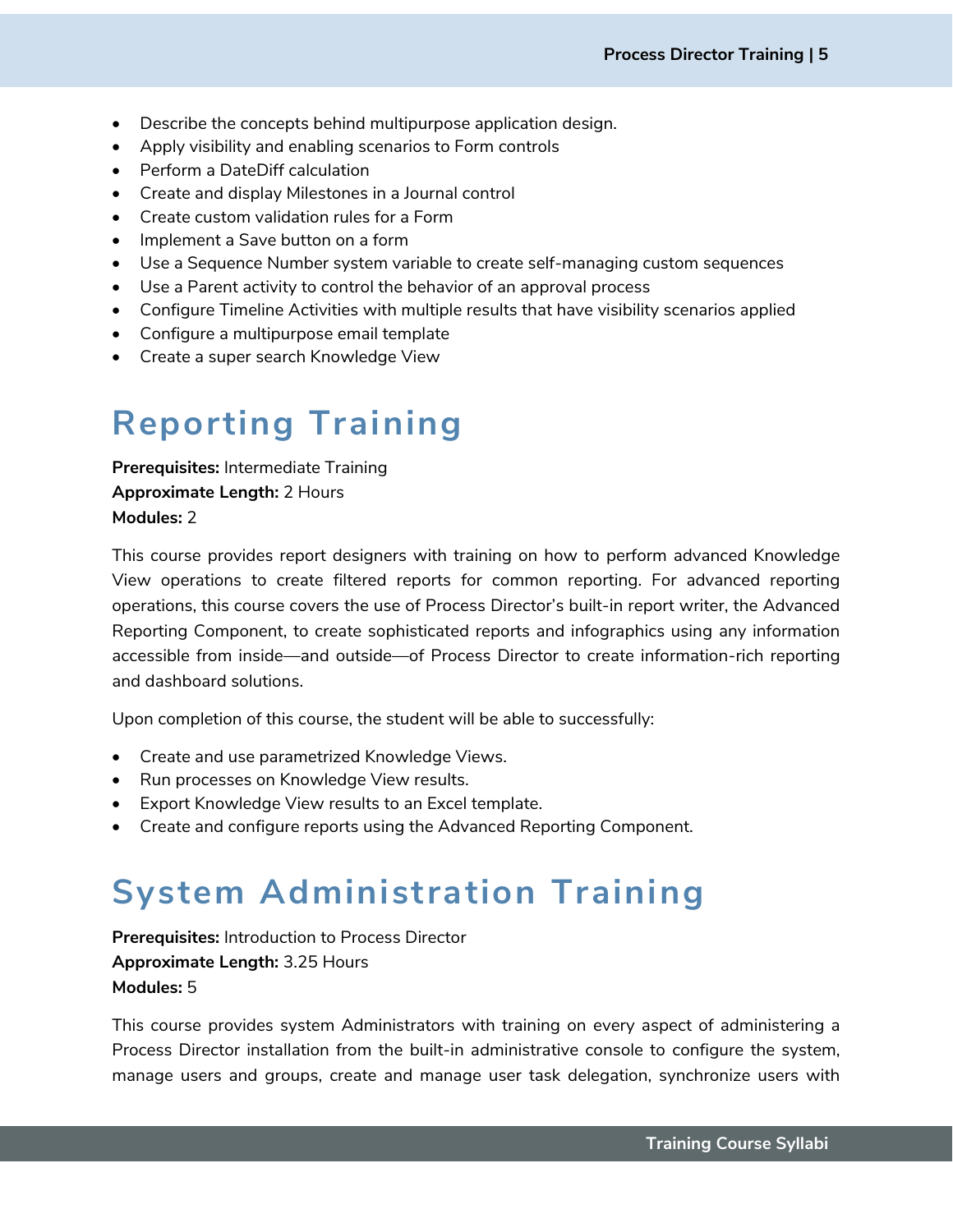Active Directory, configure installation settings, investigate log files, and perform troubleshooting operations.

Upon completion of this course, the student will be able to successfully:

- Describe the main elements of the Process Director interface, including workspaces, menus, content lists, and portlets.
- Create and configure Workspaces, to include navigation and portlets.
- Create and configure partitions.
- Configure Authentication settings.
- Set Object Permissions
- Create and configure global Knowledge Views.
- Create and configure user accounts.
- Create and configure user groups.
- Configure and manage delegations.
- Create and manage profiles to synchronize with Active Directory.
- Create, Configure, and manage User permissions
- Configure Installation settings.
- Configure Global Variables.
- Create and configure Database Settings.
- Run email tests to ensure proper SMTP Configuration.
- Administer Process Director Process Timeline instances.
- Administer Process Director Workflow instances.
- Import and export Content List objects.

## <span id="page-7-0"></span>**Securing Process Director**

**Prerequisites:** System Administration **Approximate Length:** 45 Minutes **Modules:** 1

This course describes the setting and best practices for administrators to enhance or customize the security of their Process Director installation.

Upon completion of this course, the student will be able to successfully:

- Describe the user authentication models.
- Describe important Security Settings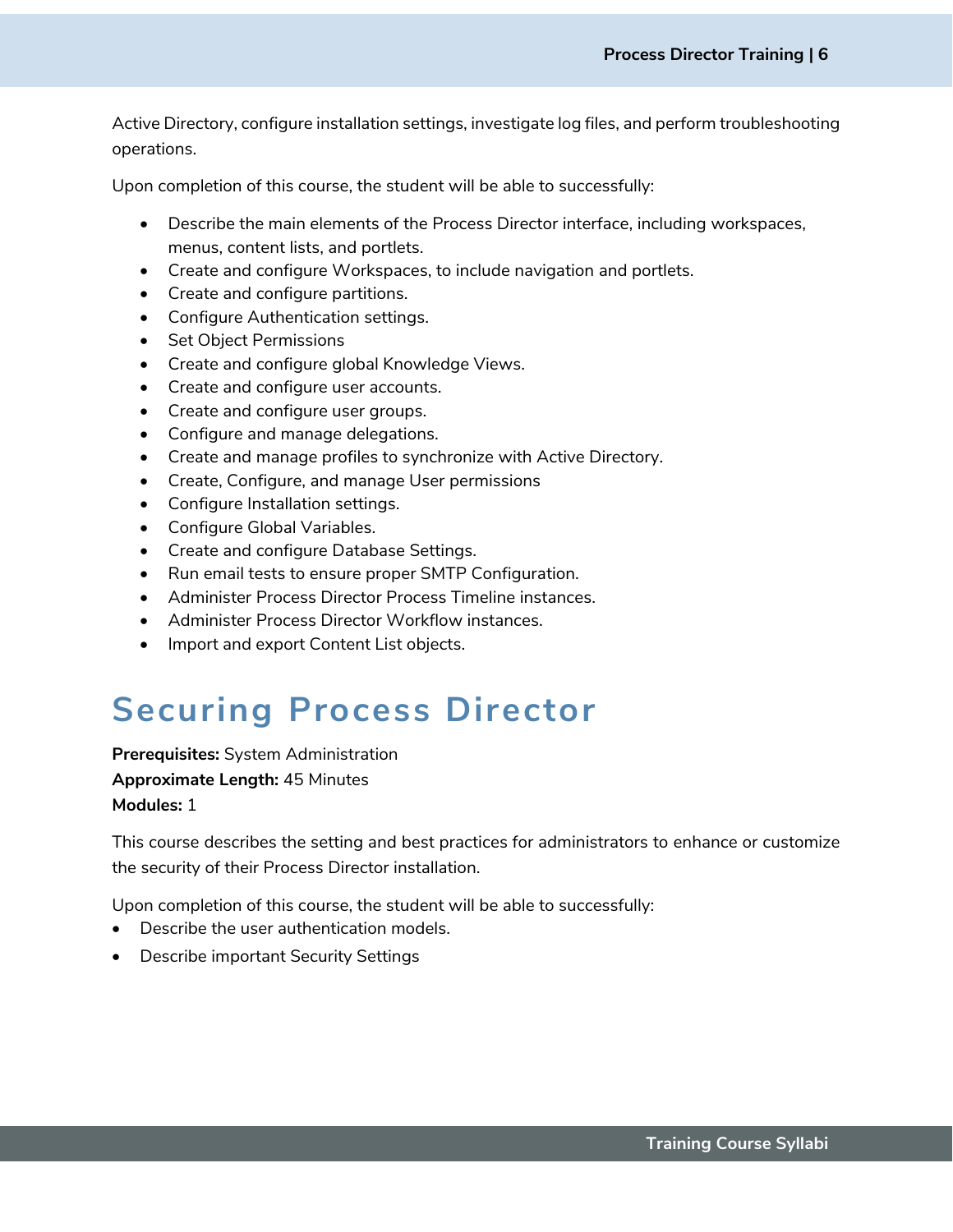# <span id="page-8-0"></span>**Accessibility & Responsiveness**

**Prerequisites:** Advanced Training **Approximate Length:** 1.5 Hours **Modules:** 2

This course describes the basics of implementing accessibility and responsiveness features into Process Director applications. The course describes the common accessibility guidelines and how to implement them, including implementation that is built directly in to Process Director and work automatically, as well as those that are the responsibility of the designer. The course also covers what responsiveness is and provides guidance on some best practices for enhancing the product's built-in responsiveness features.

Upon completion of this course, the student will be able to successfully:

- Understand the basic accessibility guidelines.
- Build a simple accessible form.
- Understand the basics of responsive design.
- <span id="page-8-1"></span>• Create a simple responsive Form.

#### **Collaborative Document Features**

**Prerequisites:** Advanced Training **Approximate Length:** 1 Hour **Modules:** 1

This course is intended for users who will work with the Collaborative Document Features of Process Director. The course objectives are designed to provide students with the knowledge required to perform the basic operations of the Collaborative Document Markup and Collaborative Document Authoring components.

Upon completion of this course, the student will be able to successfully:

- Use Process Director to create and save a shared markup document.
- <span id="page-8-2"></span>• Use Process Director to collaboratively edit a shared document.

## **Mobile Application Component**

**Prerequisites:** Core Training **Approximate Length:** 30 Minutes **Modules:** 1